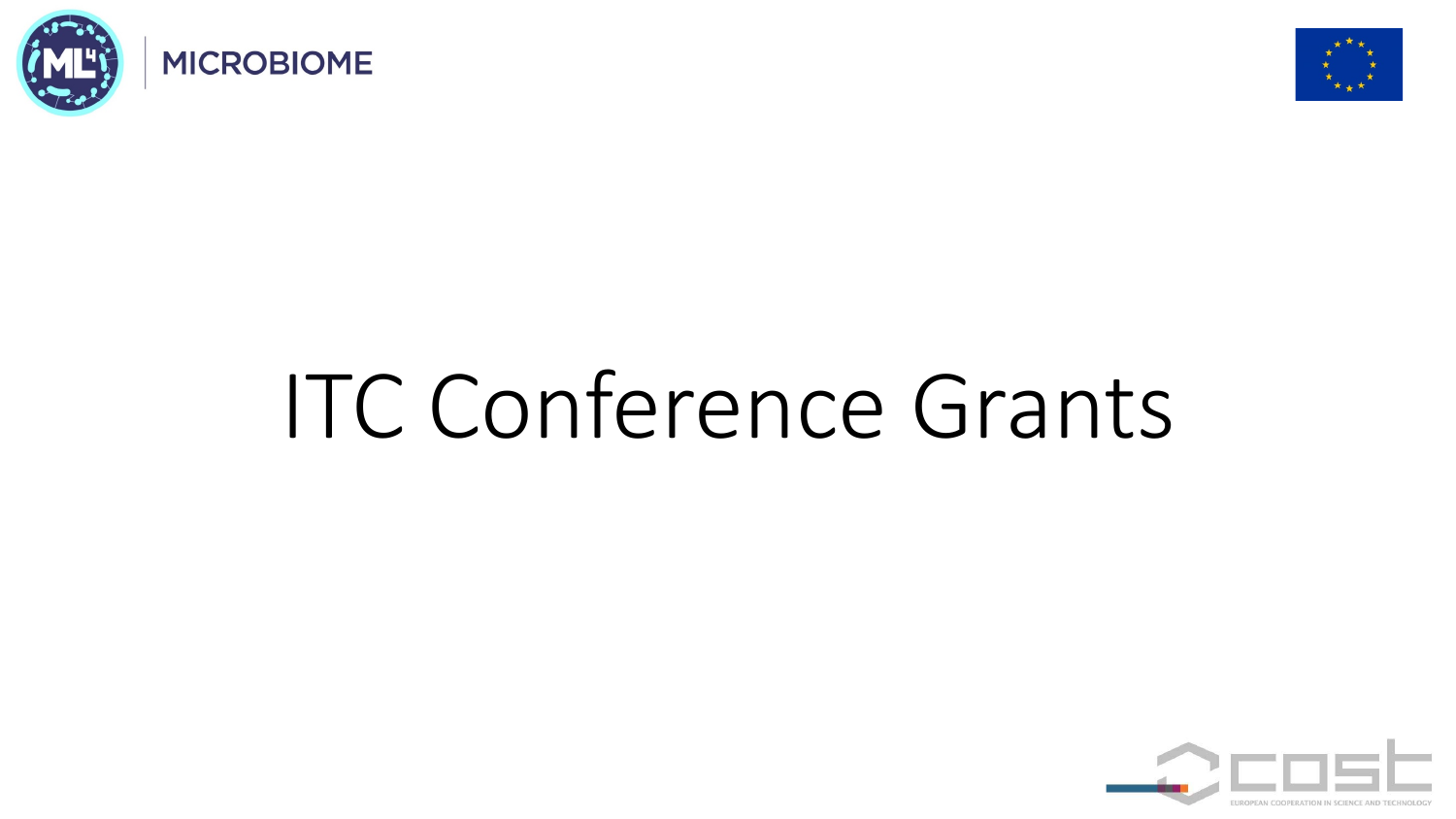



## ITC countries & grants

#### ITC Conference Grants

A networking activity that can receive financial support from COST. A grant awarded by the Management Committee to

• **a young researcher or innovator affiliated in an ITC or a NNC to present their own work at an international well recognized conference organized by third parties**.

#### INCLUSIVENESS TARGET COUNTRIES

Bulgaria, Croatia, Cyprus, Czech Republic, Estonia, Greece, Hungary, Latvia, Lithuania, Malta, Poland, Portugal, Romania, Slovakia and Slovenia, French Guiana, Guadeloupe, Martinique, Mayotte, Reunion Island and Saint- Martin (France), Azores and Madeira (Portugal), and the Canary Islands (Spain), Albania, Bosnia and Herzegovina, Moldova, Montenegro, North Macedonia, Serbia, Turkey

#### NEAR NEIGHBORING COUNTRIES

Algeria, Armenia, Azerbaijan, Belarus, Egypt, Georgia, Jordan, Kosovo , Lebanon, Libya, Morocco, the Palestinian Authority, [Russia]\*, Syria, Tunisia, and Ukraine.

\* Subject to confirmation by the EC

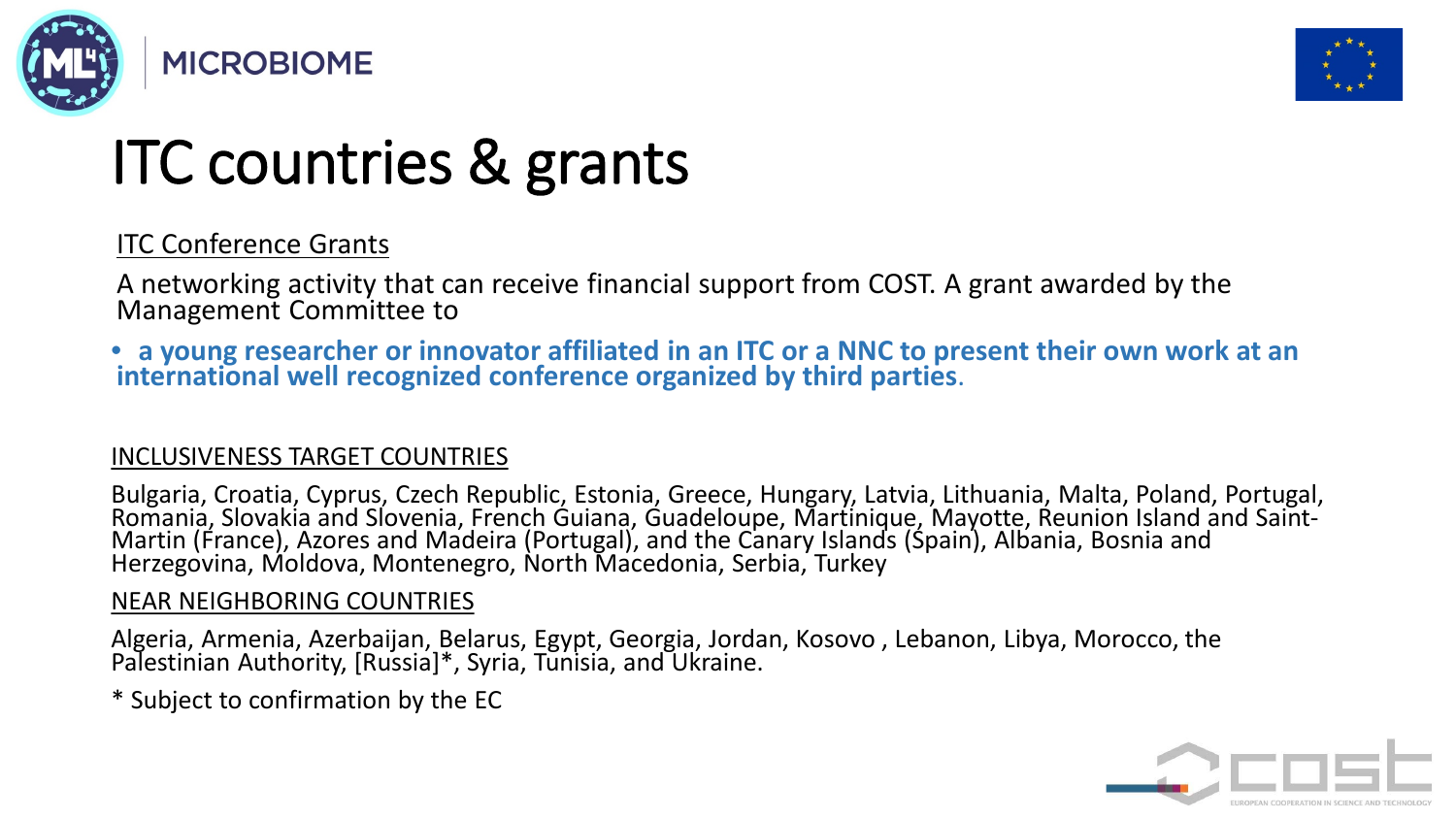



## Application

### • To be filled in e-COST:

- Title of the presentation
- Conference title, date (within the active Grant Period) and country
- Budget requested
- Attendance Type (face to face or virtual)

#### • To be uploaded to e-COST:

- Application form (template available on e-COST) describing: relevance of the conference topic to the Action and motivation describing the potential for impact<br>on the applicant's career
- **Copy of the abstract of the accepted oral or poster presentation**
- Acceptance letter from the conference organisers
- Other documents required by the Action (recommendation letter from home institution, CV with bibliography acknowledgment to the COST Action in the contribution)

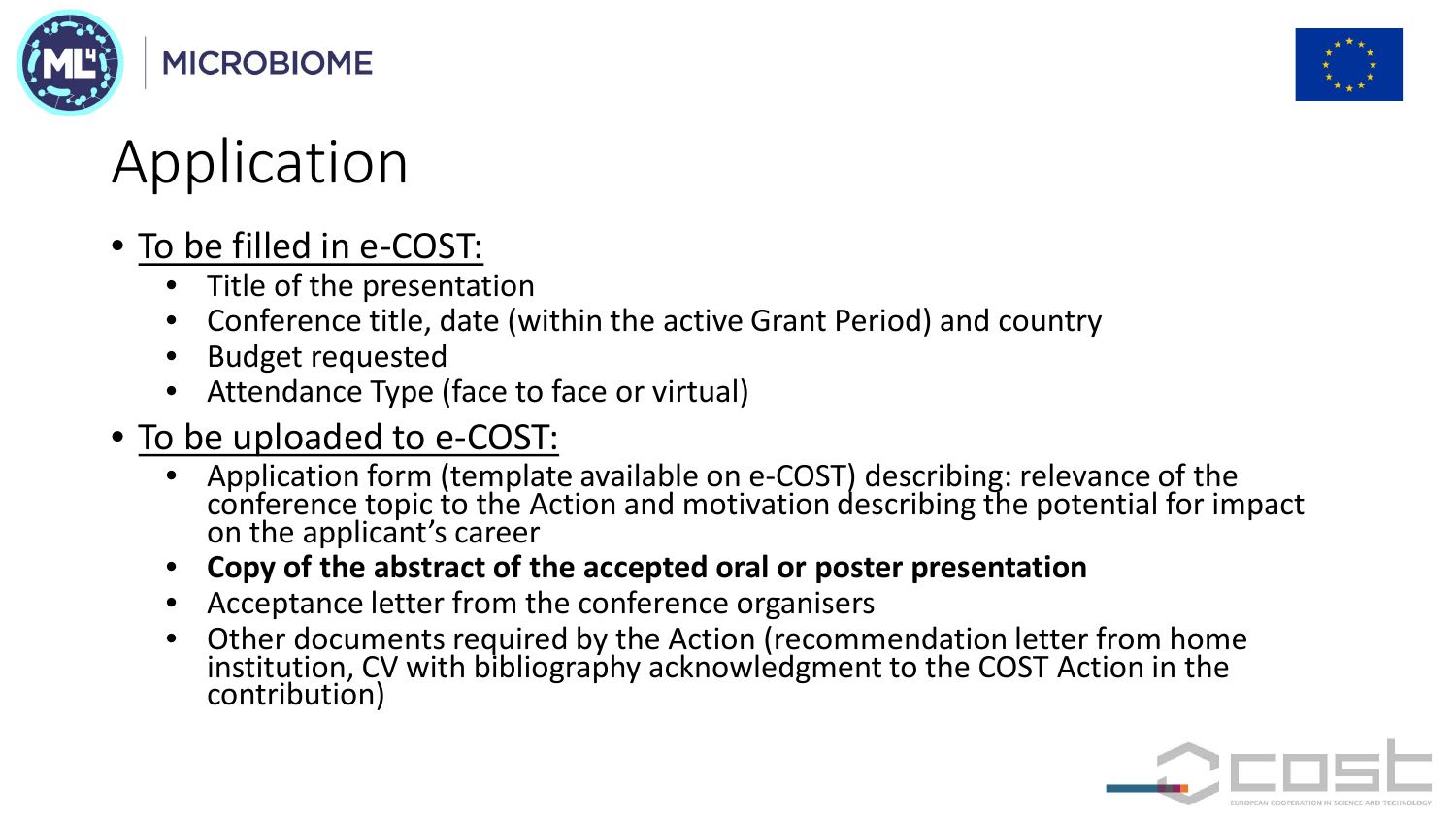



### EVALUATION AND SELECTION OF APPLICANTS

- Grant Awarding Committee: organises Open Calls for applications, coordinates the collection and evaluation of the applications, guides the applicants, and communicates with the Grant Holder
- Grant Holder: verify the funds availability, check against the approved grant application and issues the grant letter
- Grant Awarding Committee takes into the consideration the quality and **the scientific scope** of the proposed participation and **how it will support the Action**  in achieving its scientific objectives.

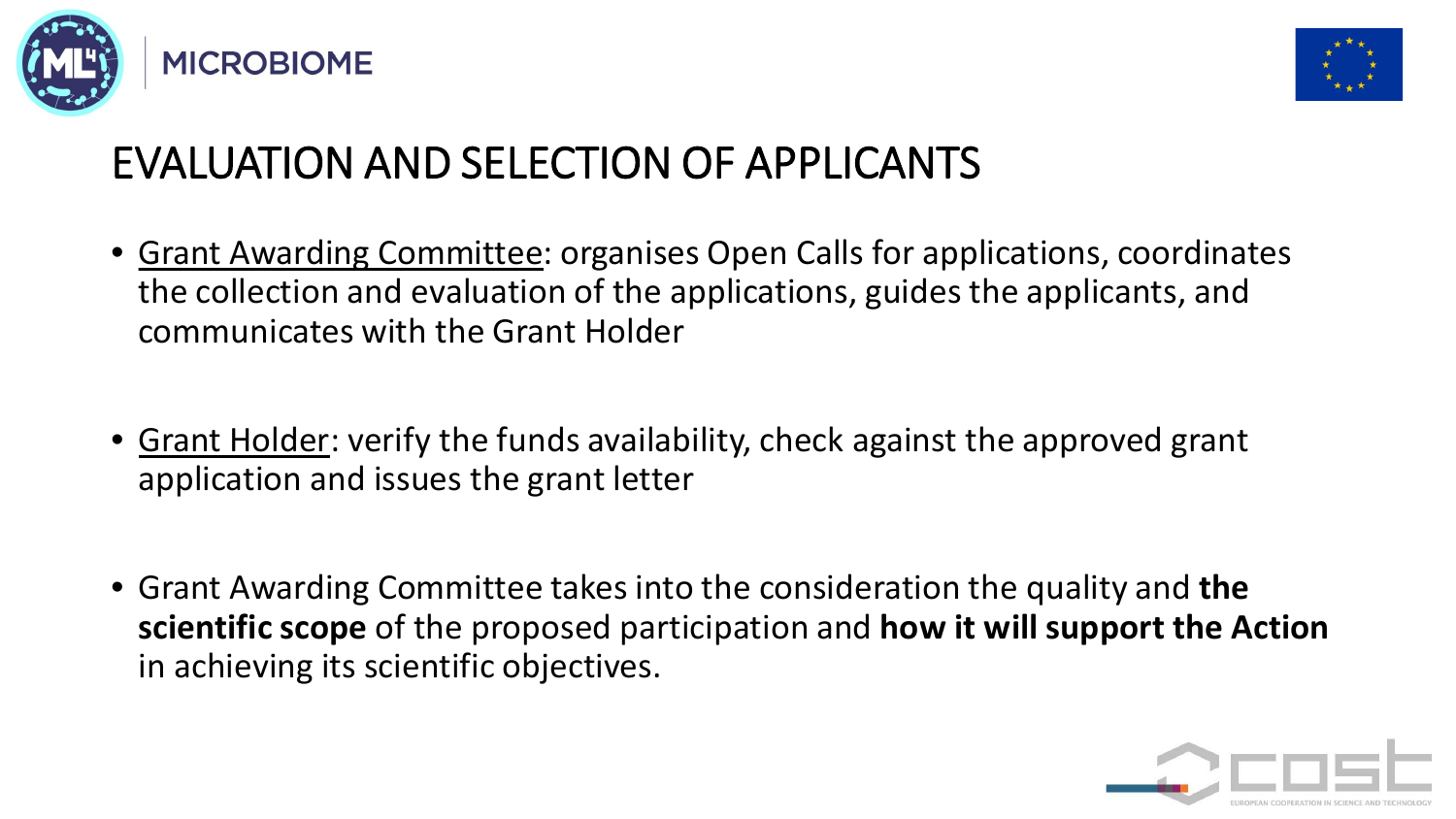



## FINANCIAL SUPPORT

- Providing contribution for travelling, accommodation and subsistence expenses, registration fee, printing of scientific poster and overall effort.
- Grantee can ask:
	- Up to EUR 2 000,00 per grant for face to-face conferences
	- Up to EUR 500.00 for virtual conferences
- The amount awarded is decided by the Action MC or Core Group on proposal of the evaluators and should reflect the duration and location of the Conference and the actual conference fee.
- Upon approval of the application, the Grantee receives a Grant Letter from the Grant Holder stating the approved amount and the conditions for receiving the grant